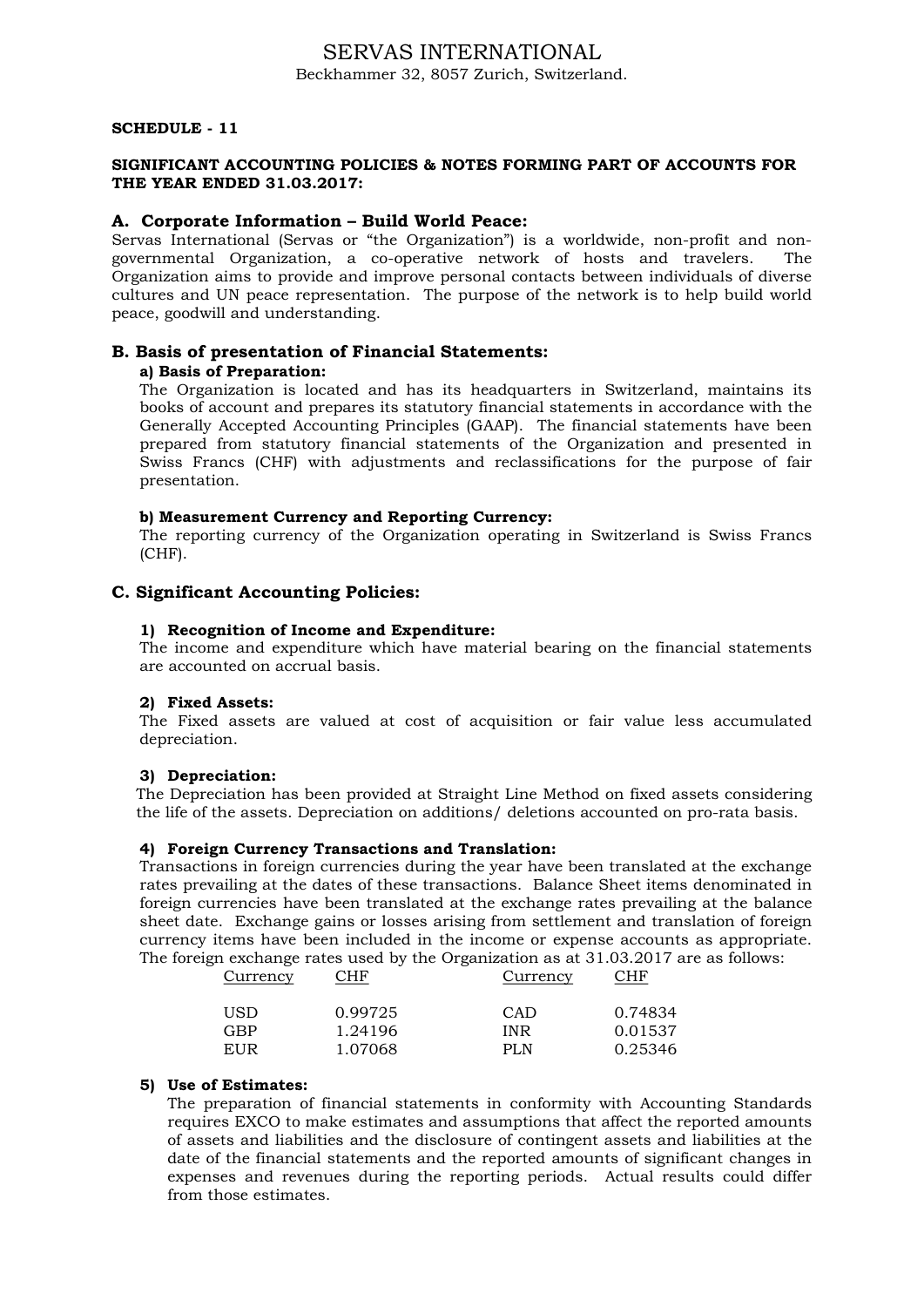# D. Notes on Accounts

# 1. Development Fund:

During the year, the Development Committee has approved the following reimbursement of expenses as a part of DC Fund deductions:

| Period   | Nature of Event                                | Amount of<br>Grant<br>(CHF) | Amount of<br>Reimbursement<br>(CHF) |
|----------|------------------------------------------------|-----------------------------|-------------------------------------|
| Mar-2017 | Contribution to Meeting held at<br>Philippines |                             | 789 OI                              |

# 2. SOL Project Fund:

In GA Meeting held at Argentina during 2009, it has been agreed to pay towards Servas On Line (SOL) Project Fee levied at CHF 1/- per member per year for member countries with more than 100 members. Subsequently at the meeting held at Spinea, Italy during 2010, the working Committee has formulated the idea of implementing software development of SOL Project.

SOL fees receivable from Servas Countries have been accounted on accrual basis and credited to SOL Project Fund. The actual capital expenditure incurred towards SOL Project has been treated as Capital Work-in-Progress and will be capitalized on successful completion of the SOL Project. However, it was also decided at the Poland GA that no further amounts to be claimed from the Member Countries except the claims already made untill 31.12.2012.

During the year, the fund balance has been reduced to the extent of CHF 2,856/-, being the SOL fees not collectable and written off as per the approval of EXCO.

# 3. Provision for General Assembly (GA) Expenses:

Though the principles of GAAP (Generally Accepted Accounting Principles) does not permit provisioning of future expenses, and adhering to the clause no. 2.26 of Financial Operating Procedure (FOP), the provision for GA expenses has been made on pro-rata basis and shown accordingly.

#### 4. Capital Commitments and Contingent Liabilities :

|                                                                                                                                                | (Amount in CHF)  |  |
|------------------------------------------------------------------------------------------------------------------------------------------------|------------------|--|
| Description                                                                                                                                    | As at 31.03.2017 |  |
| A. Capital Commitments:<br>Estimated amount of Contracts remaining to be executed on<br>Capital Account and not provided for (Net of Advances) |                  |  |
| NetiApps, India – SOL Project                                                                                                                  |                  |  |

**B. Contingent Liabilities:** (a) Probability of Personal Injury and Sexual Harassment claims by Servas Hosts/Travelers on SI. (b) Possibility of Penalties by the Swiss Tax authorities for late filing of Tax returns claiming refund of the Tax Deducted at Source.

C. Law-Suit: There was no law-suit pending in favor or against the Organization as at March 31'st 2017.

# 5. Fixed Assets:

Capital Work-in-Progress includes the capital expenses incurred towards Servas On Line (SOL) Project till 31.03.2017. The technical confirmation has yet to be received from the Project Coordinator, with regard to the effective date of functioning/ implementation of the said project.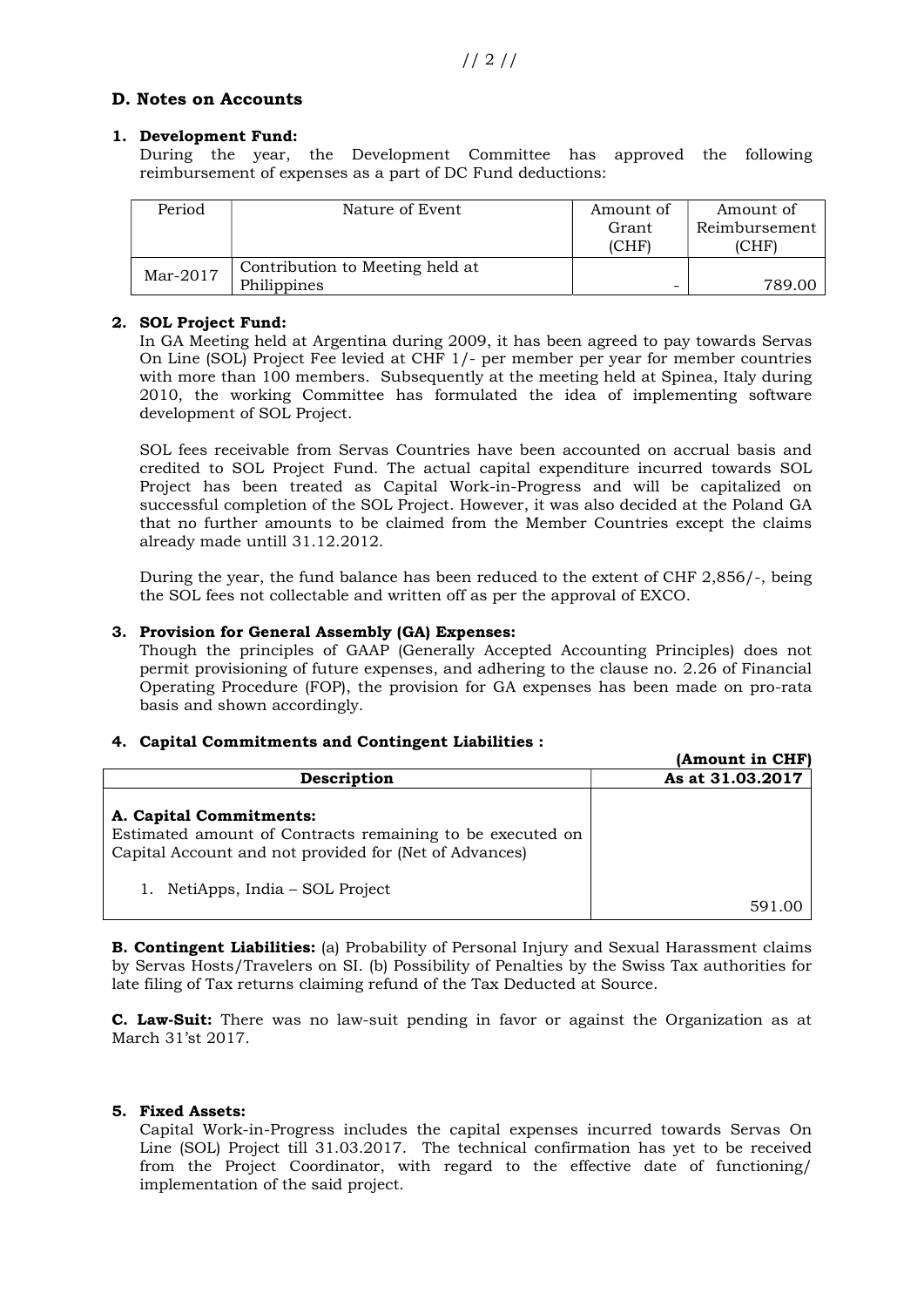### 6. Receivables – Stamp Fees (Net of Provisions – Ref: Schedule 5(c) ):

(a) Receivables include Stamp fees (Net of Provisions) .

- (b) The stamp returns and unused stamps have been accounted based on the confirmation from the Treasurer.
- (c) Stamp Fees of earlier years are still pending for recovery amounting to CHF 1331/- and provision has been made for the same during FY 2016-17.

#### 7. Advances to EXCO Members, SI Officers & Others:

In the opinion of the EXCO, the advances were given in the ordinary course of Servas activities.

#### 8. Prepaid Expenses:

Represent an amount of CHF 2755.00 being the printing cost of stamps (CHF 46/-), Postal cost paid on sending Stamps 2017 (CHF 87/-) & Web hosting Charges (CHF2622/-) pertaining to the financial year 2017-18.

#### 9. Tax Deducted at Source Receivable:

Represent the cumulative tax deduction by Credit Suisse Bank on interest receipts amounting to CHF 2055.08 which is pending to be claimed from Tax Authorities. This is the accumulated amount of tax deducted on interest receipts since 2004.Servas International needs to be registered in Switzerland before returns can be filed and refunds claimed. Some of these claims may be time barred and could invite penalties for late filing of Tax returns.

#### 10.Expenses Recognition:

Expenses have been recognized on accrual basis based on the Claim Forms/ emails submitted by SI Officials/ EXCO Members.

# 11.Stamp Fees from Servas Countries:

#### Stamp fee collections from Servas Countries:

Servas International isssues stamps authorising the Letter of Introduction for Servas Travellers.

During the year, stamp fees have been collected on the following principles as confirmed by the EXCO.

| Up to 10 Stamps       |                          | Free of Cost |        |
|-----------------------|--------------------------|--------------|--------|
| $11 - 50$ Stamps      |                          | <b>CHF</b>   | $10/-$ |
| $51 - 300$ Stamps     | $\overline{\phantom{a}}$ | <b>CHF</b>   | $15/-$ |
| $301 - 550$ Stamps    |                          | <b>CHF</b>   | 18/    |
| 551 Stamps and above- |                          | <b>CHF</b>   | 20/    |

For the accounting year, SI has recognized its stamp fee collections net of returns from Servas Countries, on accrual basis.

#### 12.Stamp Fee dues not recoverable written off:

Includes CHF 1,351/- which has been written off during the financial year as per EXCO approval.